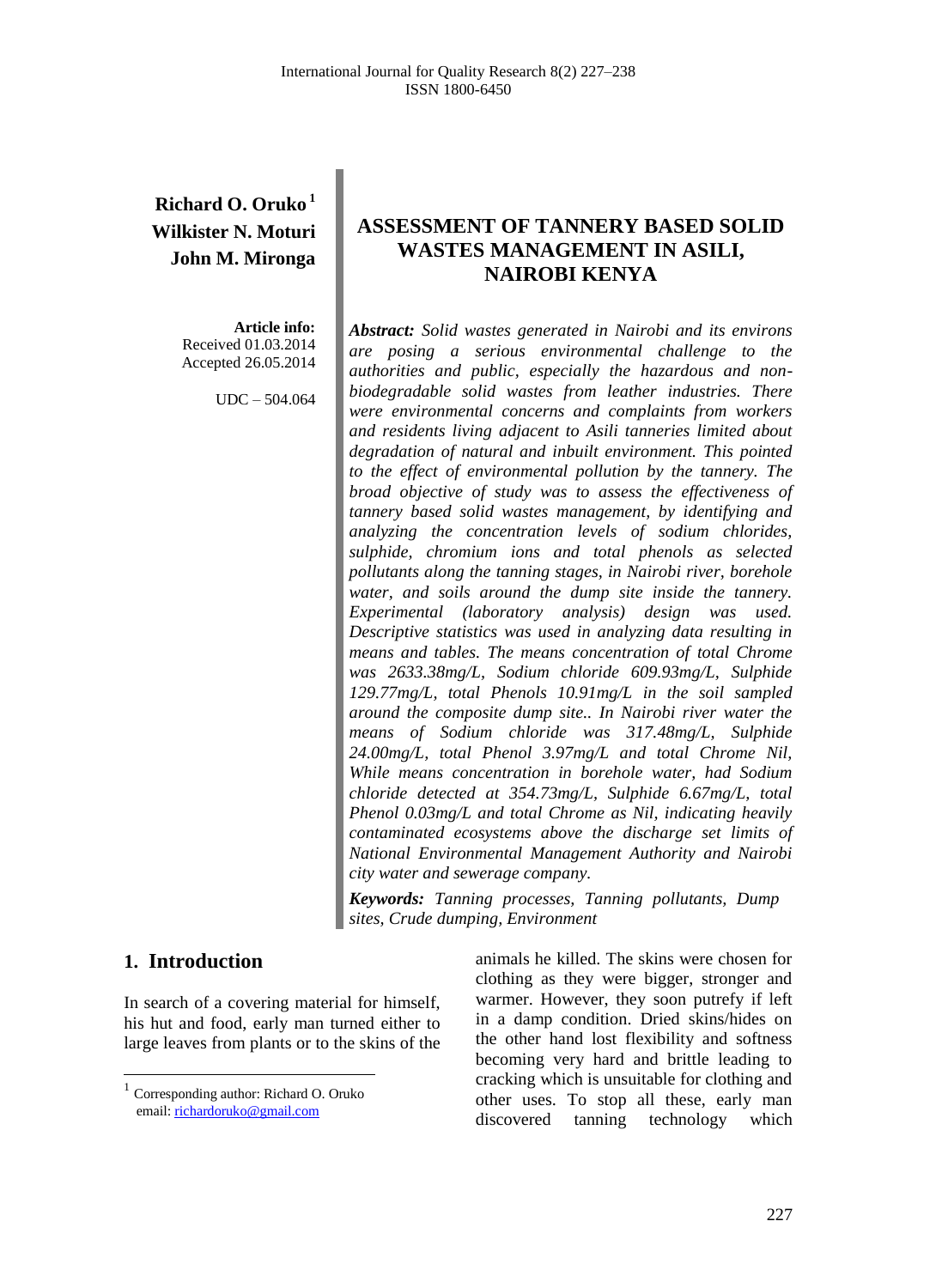

converts hides and skins into leather which do not putrefy even after drying and wetting back. (Sharphouse, 1971).

The environment is under increasing pressure from solid and liquid wastes emanating from the leather industry. These are inevitable by-products of the leather manufacturing process and causes significant pollution unless treated in some ways prior to discharge (Bosnic *et al*., 2009). The solid wastes generated during leather processing are significant since leather industry makes uses of only 20 -25% of the raw material in the finished leather, 75 -80% end up as wastes in the environment (Page, 2005). Since these wastes contain hazardous chemicals, they pose a risk to the environment because leather and leather products are non-biodegradable and contain toxic chemicals which become mobile after synergies in the environment thereby posing pollution threat to several ecosystems where they are discarded (Winters, 1979).

Environmental issues of leather industry in Africa are water pollution due to dumping of waste in rivers, lakes, and air pollution from hydrogen sulfide, ammonia gas and bad odors from tanneries, land pollution and poor management of solid wastes (TDLIA, 2002). In Kenya there are 13 commercial tanneries operating currently at 70% capacity (MoLD, 2010). Their daily production is 40 million tones. In 2009 the production figures of hides and skins in the country were 2.9million cow hides, 2.8 million goatskins, 3.2million sheepskins and 0.6million camel hides. These were either exported raw or tanned into leather locally and were ;-: wet blue. (46,151,080 square feet), crust leather (754, 071 square feet) and finished leather (nil) (MoLD, 2010). Out of the above production figures, Asili Tanneries limited produces 4 tons of hides and 4.5 tons of skins daily (Asili, 2011). Out of that production figures above, it was averaged that Asili tanneries limited produces 10 tons of solid wastes per day which were disposed into the environment (Asili, 2011). These solid wastes posed a real challenge to the

environment unless sustainable management of containing them is put in place, therefore in this paper, the presence and concentration levels of selected pollutants along tanning stages and in the ecosystems within and outside the tannery were analyzed to confirm the effectiveness of their management and postulate their possible impact on the quality of life.

# **2. Materials and methods**

### **2.1. Laboratory analysis for collected samples**

Primary data from the sampled wastes were collected and analyzed through Society of Leather Technologist and Chemist official methods of analysis Amendment March (SLTC, 1996) and the standard methods of water and waste water, America Public Health Association (APHA,1998) at Kenya Industrial Research and Development Institute (KIRDI) in Nairobi, which has accredited laboratories.

### *Samples collection, preservation, handling and laboratory analysis from the tanning stages***.**

The samples for laboratory analysis were collected from the tanning stages using clean polythene bags. They were all collected three times with their duplicates and controls (raw skins). This procedure provided a chance for second round of analysis to clear any doubts and control to the analysis. As a precaution, the collected samples were transported under cool box the same day and stored in the dark at  $4^{\circ}$ C and later tested as follows:-

### **Selected pollutants present in lime fleshings from beam house, shavings from tan yard operation, buffing from crust and finishing yard operation and raw skin as a control.**

They were randomly sampled from beam house, tan yard, crust and finishing yard weighed, dried and milled to make an extract. pH of the extract was measured using pH meter. Sodium chloride, sulfide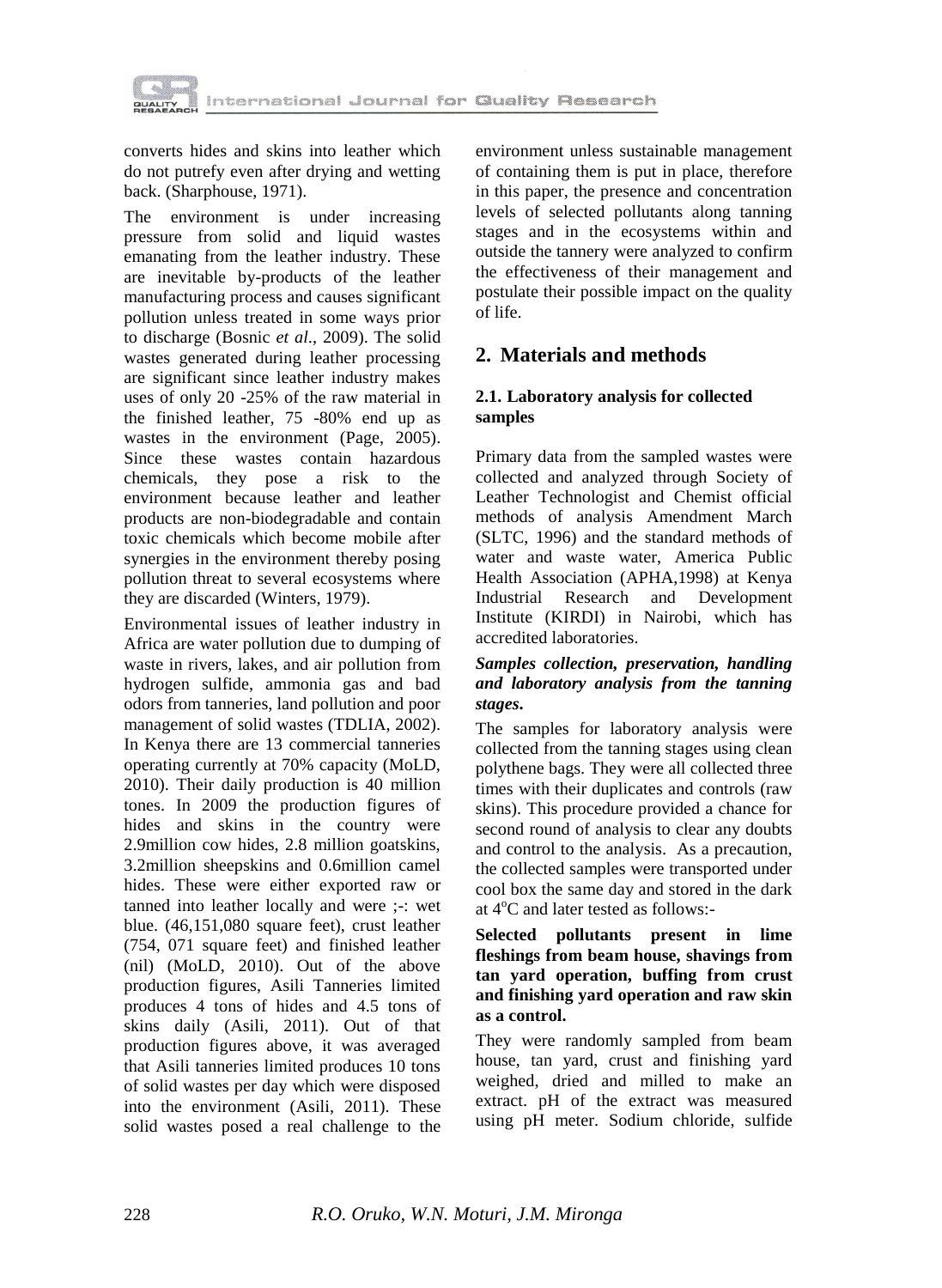

and chromium concentrations were determined through titration methods (SLTC, 1996). APHA (1998) detailed procedures using UV model win 50 carry UV spectrophotometer was used for total phenols. Values were then calculated and recorded.

### **2.2. Samples collection, preservation, handling and laboratory analysis from the Ecosystems**

All water samples for analysis were collected from upstream and downstream parts of Nairobi River and borehole water inside Asili tannery using clean air tight bottles that were filled to the brim and capped without air bubbles. Control was tap water drawn from inside the tannery and supplied by Nairobi City Water and Sewerage Company. They were transported under portable cool box and stored in the dark at  $4^{\circ}$ C and later tested as follows

### **River, borehole and tap water analysis for selected pollutants.**

To analyze for the selected pollutants concentration levels in water horizontally, a half a litre sample of water with duplicate was collected at 10m upstream (to exclude non-point sources of pollution upstream) and at 10m downstream after leachate from the composite dump site had drained into the Nairobi River from 30m away while vertical pollution due to seepage and percolation was analyzed from borehole water 10m away. Borehole was 150m deep (key informant). A minimum of three samples with their duplicates and controls were analyzed.

The pH of the Water was taken at the sampling point using portable pH meter. Chromium (iii) concentration was analyzed and determine by aspirating the sample into the Atomic absorbance spectrophotometer machine model AA 3600 Schimadza. Sulphide and Chlorides were analyzed by titration method. Total phenols were analyzed using UV model win 50 carry UV spectrophotometer (APHA, 1998).

### **Soil analysis around the dump site (within Asili), and outside the gate as a control for selected pollutants**

Randomly sampled soil for analysis were collected from different sites around the composite dump site using stainless steel hand trowel and clean plastic containers while the controls were collected from outside Asili tannery gate. This was done after an interval of time (7-14 days) when the wastes from the tanning stages dumped at the composite site were assumed to have undergone some treatments and biodegrading before their eventual disposal to Dandora dump site. The above precaution was taken into consideration with the samples.

To analyze for the selected pollutants concentration levels in the soil, a half kilo sample of soil with duplicate was taken at 30m radius and 10cm deep from the soil surface around the composite dump site. A minimum of three samples with their duplicates and controls was analyzed. The samples for laboratory analysis were weighed, dried, crushed/grounded, mixed thoroughly and sieved with 2mm mesh size to form an extract. Then it was dissolved in distilled water to make a solution that was used for analysis.

Chromium (iii) concentration was analyzed by aspirating the sample into the Atomic absorbance spectrophotometer machine model AA 3600 Schimadza. Sulphide and chloride presence was analyzed by titration methods. Total phenol was analyzed by using UV spectrophotometer (APHA, 1998).

# **3. Data analysis**

The data from the laboratory was analyzed by descriptive statistics that calculated their means and then compared the same with set standards. A table was used to present the findings. This was corroborated with photographs taken around the dump site.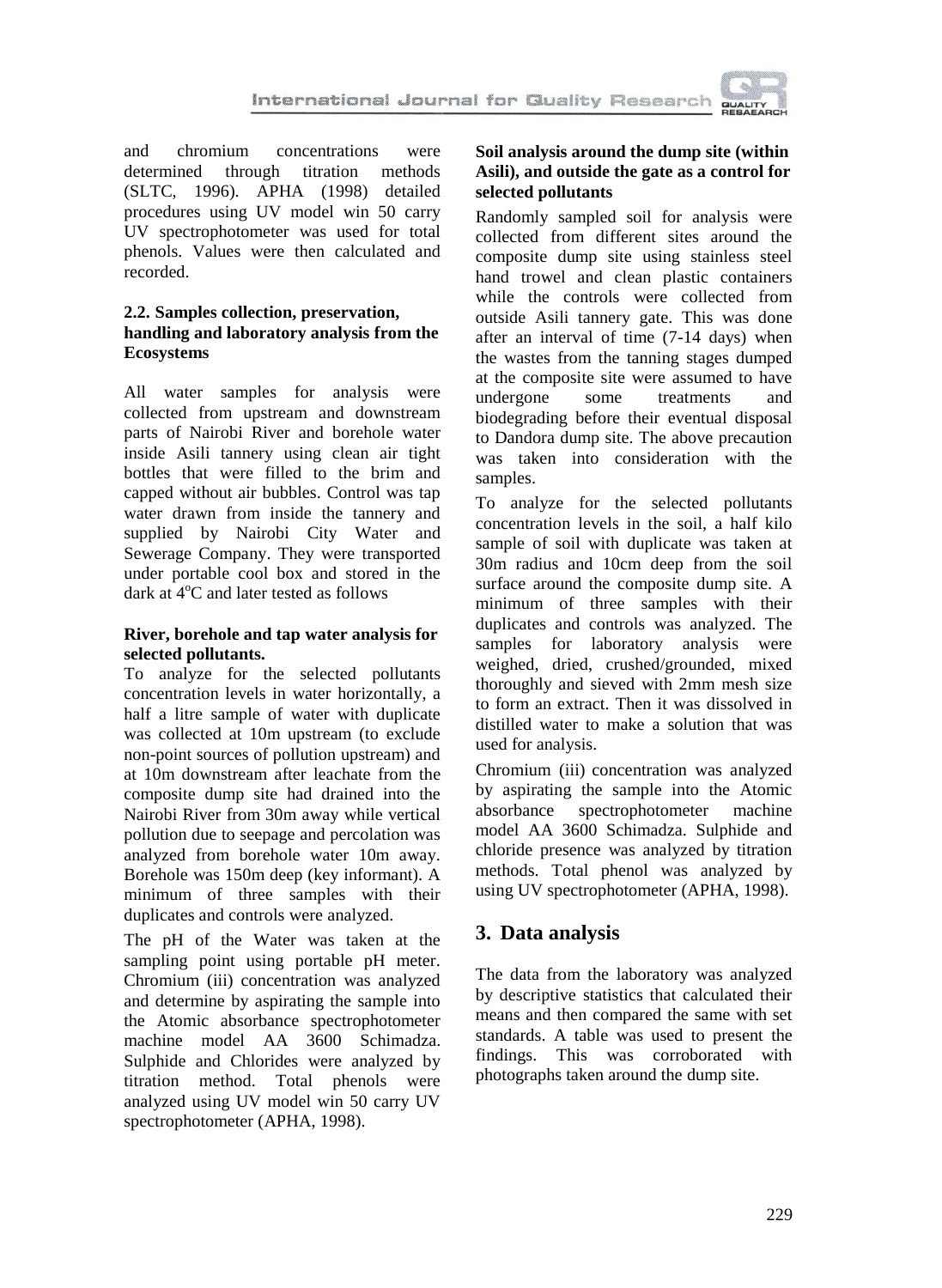

## **4. Results and discussions**

The assessment of tannery based solid wastes management in Asili tannery using laboratory analysis of samples collected along the tanning stages, soil, waters and then analyzed for the presence and

concentration levels of selected pollutants established the data given in the tables 1 and 2 below.

Table 1 gives the means concentration of selected pollutants sampled along the tanning process.

**Table 1.** Average mean concentrations of the selected parameters measured from the samples collected along the tanning stages

| <b>Test</b>        | Raw dried skin<br>(control) | Lime fleshings | <b>Shavings</b> | <b>Buffings</b> |  |
|--------------------|-----------------------------|----------------|-----------------|-----------------|--|
| $\boldsymbol{p}$ H | 6.2                         | 8.5            | 4.9             | J.I             |  |
| Sodium             | 33,000                      | 82,000         | 28,000          | 18.000          |  |
| chloride (ppm)     |                             |                |                 |                 |  |
| Sulphide (ppm)     | ND                          | <i>17000</i>   | <b>Trace</b>    | ND              |  |
| Chromium (ppm)     | ND                          | ND             | 33000           | 28000           |  |
| Total phenol (ppm) | 620                         | 20             | 10              | 200             |  |

17000 ppm sulphide was present in lime fleshings. This may be normal because sodium sulphide was used in liming process to cause unhairing to the "skins". Traces were found in shavings and wet blue. This may be explained by the fact that there are different types of deliming processes depending on the kind of tannage to be carried out and finished leather desired (Sharphouse, 1971). No sulphide was detected in the buffing dust suggesting that sulphide was not used in the crust and finishing yard.

33000 ppm chrome was detected in the tan yard. 28000 ppm was found in buffing dust from crust and finishing yard. This may be attributed to the chrome tanning and retannage processes where chrome was used as a tanning agent. Chrome's presence was not detected in the beam house stage. This may suggest that chrome is used in tan and crust finishing yards stages only and agrees with the principles of leather manufacture. (Sharphouse, 1971).

Sodium chloride was detected in all samples analysed. The highest concentration was found in lime fleshings at 82000 ppm followed by raw skin at 33000 ppm Shavings and trimmings had 28000 ppm while buffing had the least at 18000 ppm. The explanation was that in raw skin, salt presence was from

the natural salt in the skin and contamination during handling in the purchasing area. In the beam house, industrial salt was used as a deliming agent. In the tan yard salt was used in pickling as buffer against sulphuric and formic acids and in the fixation of chrome during basification process. In crust and finishing yards salt was used as buffer in the retannage and some dyes and lacquers contained salts as part of their composition The above suggestions were supported by tanning recipes obtained from the tannery Asili tanning recipe (2011).

Total phenol was found highest in raw skin at 620 ppm. This may be due to the use of doom/greenman powder sprinkled on raw skin to prevent moulds growth and insects infestation during storage in the godown/stores before tanning. According to key informants, air dried skins need to be dusted with insecticides which had the phenols derivatives in their compositions. The high percentage may be due to application methods employed by the store owners, who dusted raw skin without measuring the quantity applied in proportion to the weight of the skin.

The buffing had 200ppm of total phenol and this may be attributed to the presence of phenols in the syntans, dyes, fatliqours, resin, and lacquers used for retannage and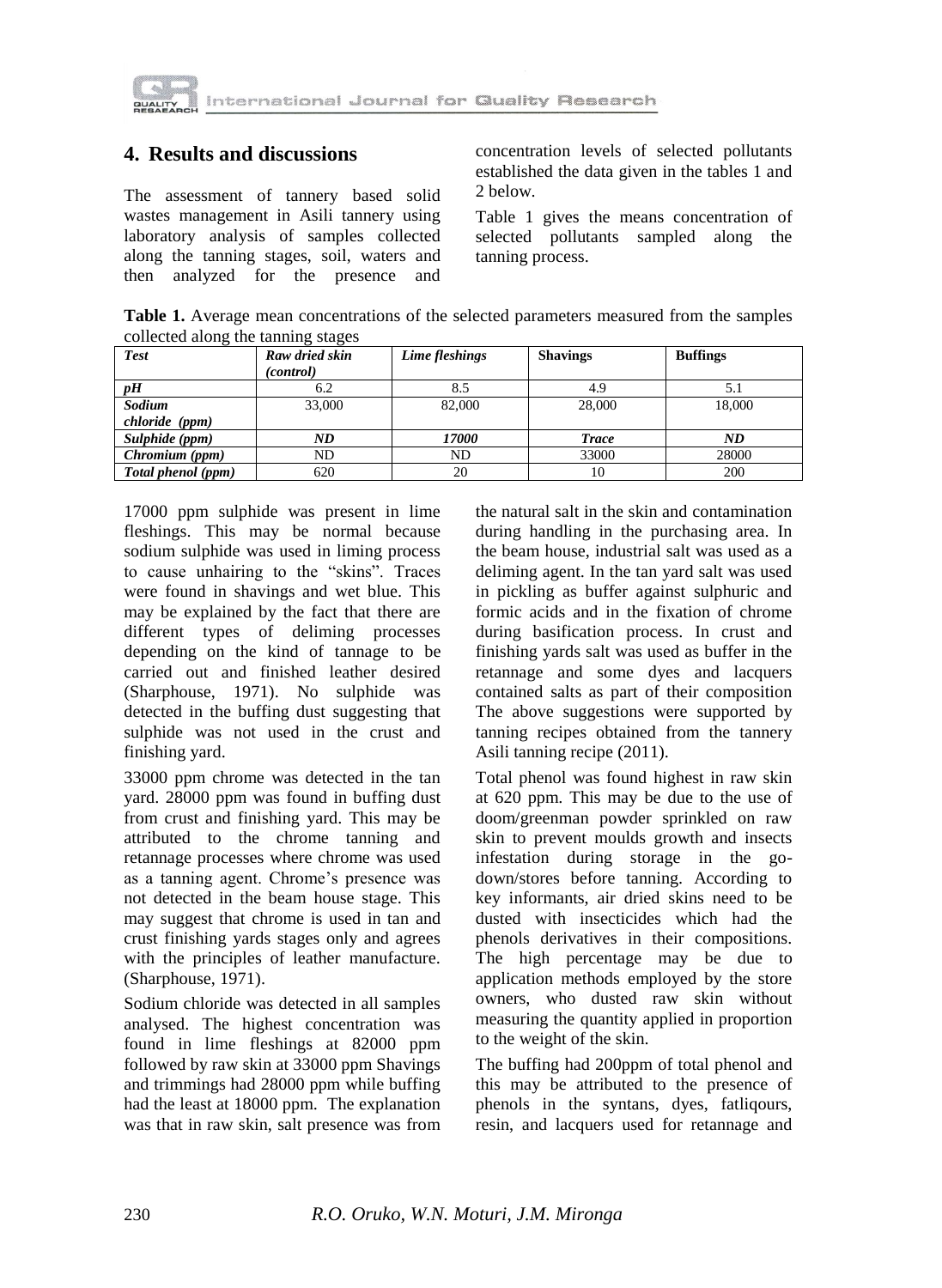

finishing processes .20ppm found in the lime fleshings came from the tanning recipe where Busan was added as a preservative along with tanning chemicals to pelts in the soaking and liming operation units to prevent fungal/moulds growth. 10ppm was found in shaving and trimmings from the tan yard where anti- fungal was added to wet blue leather destined for export to prevent their attack during the shipment to overseas tanneries for further tanning and finishing (Sharphouse, 1971; Asili tanning recipe, 2011).

Sodium chloride and total phenols were the most frequently detected pollutants in the samples analysed from all stages. Chromium and Sulphide presence was restricted to certain stages of the tanning process. The presence of selected pollutants on sampled wastes along the tanning process, confirmed that the solid wastes generated from tannery were likely to contain these hazardous chemicals and may pollute the environment and lower the quality of life, if disposal methods in use was ineffective. The concentration levels varied from different stages of tanning process but confirmed the presence of selected pollutants in the wastes generated.

**Table 2.** Average means concentration of selected pollutants analysed from sampled soil and waters within and near Asili tanneries limited

| parameter                         | <b>Control</b> | soil    | control | <b>Borehole</b> | <b>Upstream</b> | <b>Downstream</b> | <b>NEMA</b> | <b>NCWSC</b> |
|-----------------------------------|----------------|---------|---------|-----------------|-----------------|-------------------|-------------|--------------|
|                                   | soil           |         | water   | water           | water           | water             | <b>Stds</b> | <b>Stds</b>  |
| pH                                | 7.82           | 8.25    | 7.49    | 7.76            | 6.87            | 6.86              | $6 - 9$     | $6 - 9$      |
| <b>Chromium</b><br>ppm(mg/l)      | 28.09          | 2633.38 | ND      | ND              | ND              | ND                | 2.0         | 0.1          |
| <b>Total phenols</b><br>ppm(mg/l) | 7.18           | 10.91   | 0.23    | 0.03            | 1.40            | 3.97              | 0.2         | 2.0          |
| Sulphide<br>ppm(mg/l)             | ND             | 129.77  | 9.30    | 6.67            | 25.33           | 24.00             | 2.0         | 0.1          |
| Sodium chloride<br>ppm(mg/l)      | 18.4           | 609.93  | 74      | 354.73          | 281.11          | 317.48            | 250         | 75           |

### **4.1. Total Chrome**

Chromium presence in the environment exceeded NEMA set standard of 2.0 mg/l in soil sampled around dump site by 2631.38mg/L. Nothing was detected in both waters. This agrees with Karim *et al.* (2013) whose analyses in the Hazaribagh tannery indicated that the site was extremely polluted by Cr (up to 37,000 mg/kg dm). Kanagaraj *et al.* (2010) explains that Chrome (iii) do not migrate at disposal land sites, thus the high concentration levels detected.

Absence of total chrome in groundwater samples in this study conforms to Karim *et al.* (2013) findings of Tubewells in the Hazaribagh area, where groundwater was not

contaminated by Cr or any other heavy metals. None detection of total chrome in river water in this study was well captured by Mwinyikione (2010) explanation that heavy metals tend to be deposited in the sediments when they filter out along the river course. The above explanation justify why chrome was high in soil around dump site but returned nil from river and bore hole waters. This raised concerns about the presence of  $Cr^{6}$  which is carcinogenic. The high levels detected may be of concern to public health authorities as cases of cancer have been on the increase in recent days in the country. Hayes, (1997) and Kolomaznik *et al.* (2008) explains further that  $Cr^{6+}$  is more soluble than  $Cr^{3+}$  at pH range of 5-7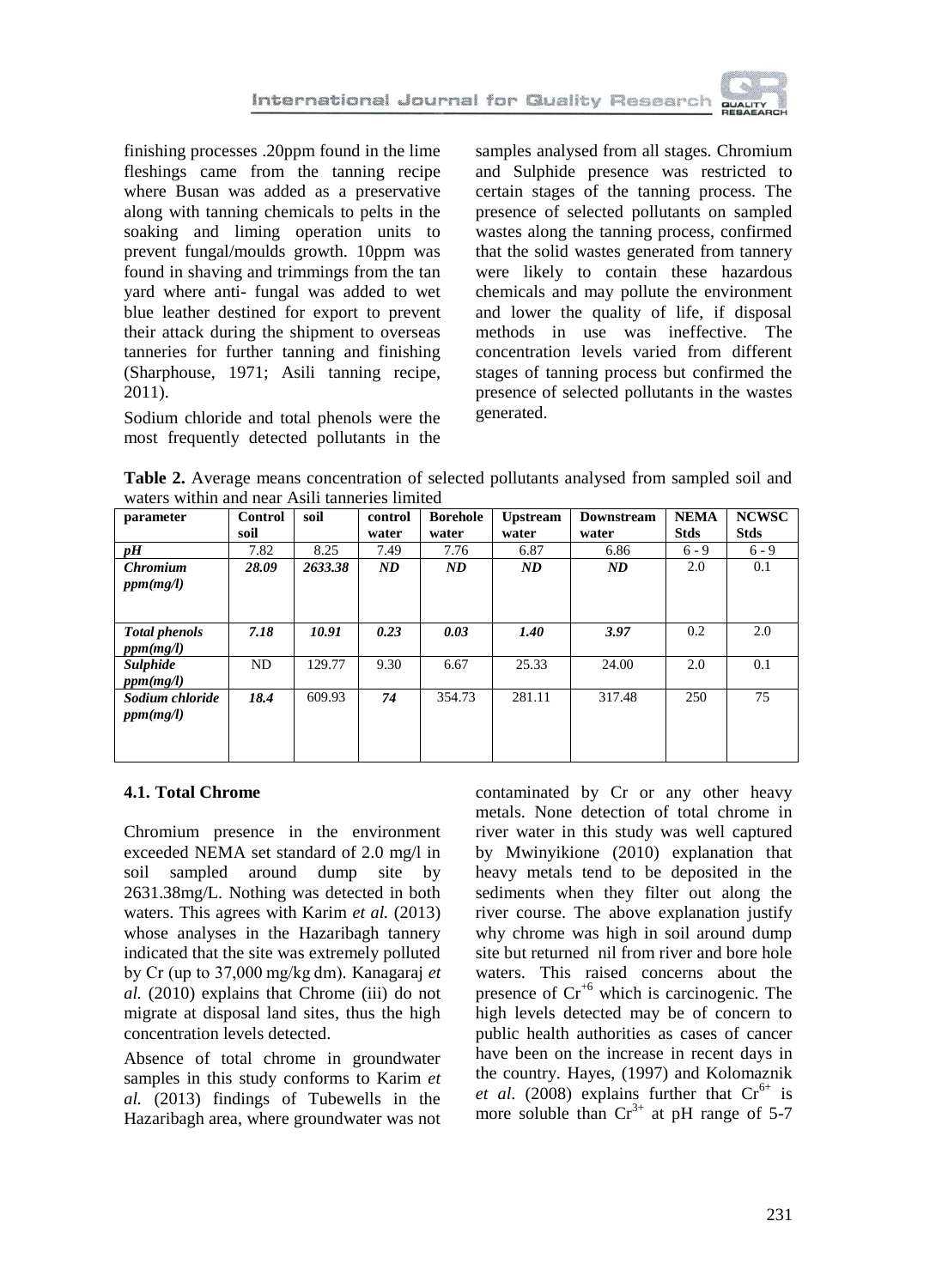

and reacts with cell membranes. The target organ for acute systematic toxicity is the kidney. Poisoning by  $Cr^{6+}$  results in acute necrosis of the kidney and even cause of death. Prolonged contact with kidney may produce allergic reactions and dermatitis in individuals thus the negative impacts of tannery based solid wastes on quality of life especially workers and residents living adjacent to the tannery currently or in future. Next to the study site were found food crop like kales, cassava, banana, maize and Napier grass being grown for human and<br>livestock consumption. The high consumption. The high concentration levels of chrome in the soil, as a pollutant may led to its conversion into<br>organic form which can easily organic form which can easily biomagnifies/bioaccumilate along the trophic levels, exposing workers, residents of Njiru and their livestock to high risk of carcinogenic effect either directly or indirectly as seen in plate 1. In Italy and Sweden 20-30% cancer risk were found among tannery workers according to Kolomaznik *et al*., (2008). Further studies have also shown that even finished leather products—especially those in direct contact with the skin, such as gloves or shoes contain high levels of a toxic chemical hexavalent chromium, considered to be a strong allergen that can lead to skin reactions like eczema (Hayes, 1997). Workers in Asili may need regular medical checkups to confirm whether their health is not under threat or compromised by the exposure.



**Figure 1**. (1a) .A worker picking kales. (1b) and (1c) cassava and Napier grass grown next to the dump site



**Figure 2.** (2a) a vehicle overloaded with wastes. (2b) chrome droppings observed along the road from Aziz tanneries limited

Presence of total chrome in the control soil outside Asili may be suggested to have originated from occasional droppings along the way from open overloaded transporting vehicles as seen in plate 2. Since chrome last longer in the environment it was possible to detect its presence even after a long period as Kolomaznik *et al.*, (2008) states that ―Chromium substances persist in the environment beyond 20 years". Andrew *et*  *al.,* (2010) suggests that contaminated soils from such pollutants need remediation, excavation and removal as cost-effective measures to break the pathway between the contaminant and the local population and then construction of a waste treatment facility and secure landfill to contain them. Failure to put those measures in place is likely to expose the public to the potential entrance of chrome through skin and other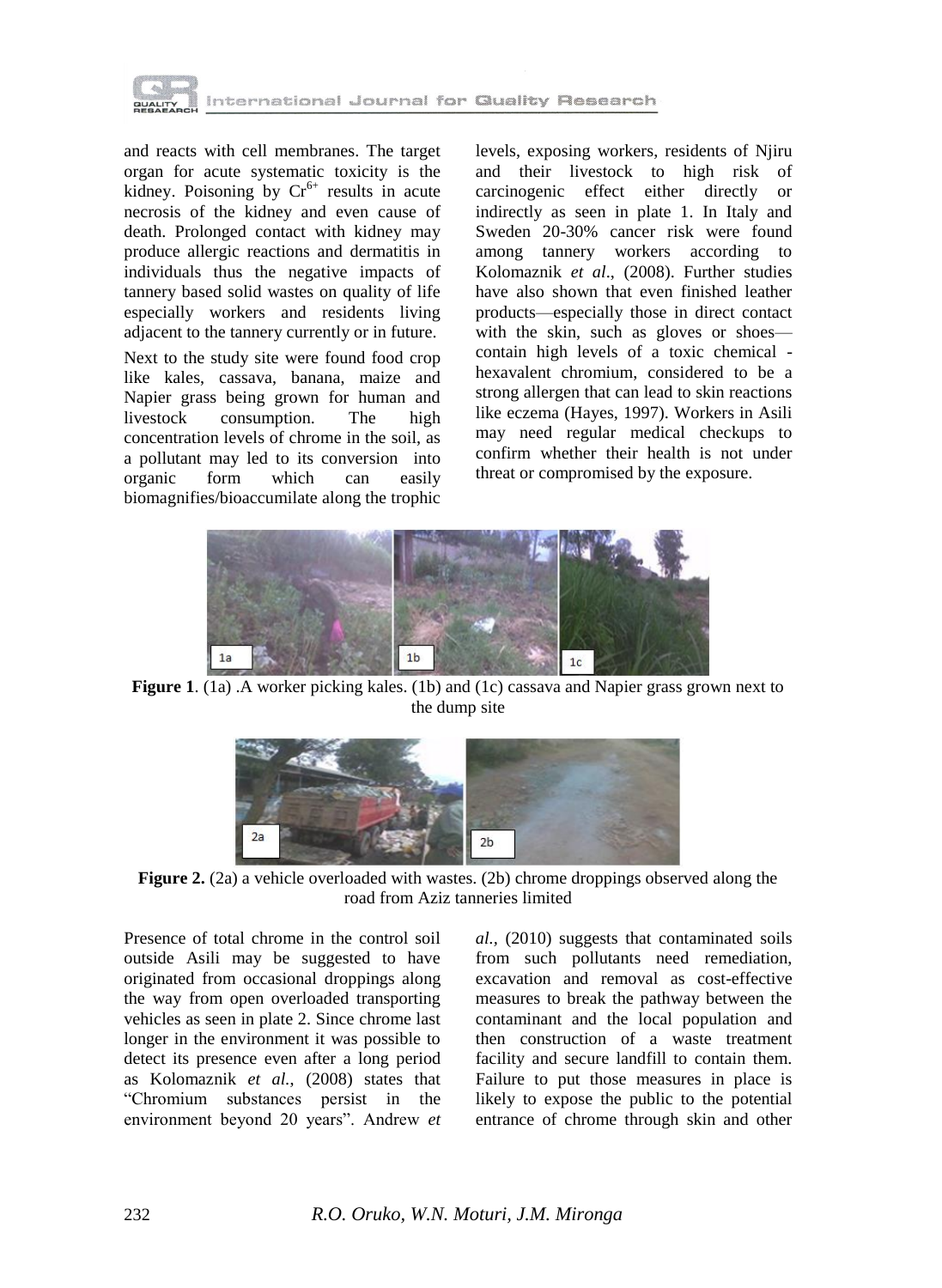

organs posing a serious threat to public life of present and future generation who might come in contact with the tannery based solid wastes.

## **Total phenols**

Total phenols was found present in sampled soil at 10.71mg/L above NEMA set standards of 0.2mg/l.. The total phenols pollutants may have spread to the soils through crude dumping at site or spillage during transfer period. Total phenols containing wastes from the finishing yard that were in dust or fumes/vapour forms, might have been blown by wind/evaporation to the soil. Nor Suhaila *et al.,* (2010) and Marrot *et al.* (2006) suggests that such ecosystems may require bioremediation as the environmentally friendly and cost effective method of controlling phenols impacts on the environment beyond the recommended discharge levels.

Water sampled from the river had total phenols detected above NEMA/NCWSC set standards at 2.77mg/L and 1.97mg/L respectively. Statistically no significant difference was found between the means of upstream and downstream river waters analyzed (t =  $0.716$ , p  $\leq$  0.05). This implies that none point sources of pollutions and the tannery were equally polluting Nairobi River. This disagrees with Mwinyikione *et al.*, (2005) that "the characterization results of the Kenyan tannery effluent demonstrated that all of the pollutants observed downstream (but not upstream) emanated from the tannery site.

The least polluted ecosystem measured was the Borehole water that had 0.03mg/l of total phenols detected below the set standards. The persistence of phenols in the environment is a source of environmental concerns Phenolic compounds exert toxic effects on micro-organisms disrupting energy transduction either by uncoupling oxidative phosphorylation or inhibiting electron transfer. This reduces the biological biodegradation of the other components and makes the degradation of phenols also difficult in the environment explains Mwinyikione *et al.*, (2005). The above explanation means that phenols can last longer in the environment and affects the biogeochemical services thereby interfering with natural functions of the ecosystems and affecting human health as stated by Nor Suhaila *et al.*, (2010) "that Phenol compounds are toxic either by ingestion or by contact or inhalation even at low concentrations. Acute exposure of phenols causes central nervous system disorders, which leads to collapse and coma. Muscular convulsions with significant reduction in body temperature are also noted due to phenol toxicity, and this is known as hypothermia. Renal damage and salivation may be induced by continuous exposure to phenols.

# **Sulphide**

Sulphide presence was beyond NEMA set standard of 2.0 mg/l in sampled soil by 127.77mg/l. Sulphide is known to oxidize faster in the environment when aerated to dry but the high concentration levels observed in the sampled soil could only be justified by its proximity to dump site. This is where huge amount of tannery based solid wastes, regularly generated, compiled and compacted by the lime fleshings, other wastes, the soil structure and natural degrading capacity of microbes could not cope with the rate of generation thus the high presence of sulphide.

Downstream, 23.90mg/L /22.00mg/L above NCWSC/ NEMA set limits was detected in the river water ,while Borehole water exceeded values was analyzed at 6.57mg/L / 4.67mg/L for NCWSC/ NEMA respectively. According to Hwa *et al.,* (2007) solid wastes dumping is the source of (hydrogen sulphide gas) that in the presence of moisture give off organic and inorganic contents which turn into leachate, whose huge amount percolates through the surface and contaminates the groundwater increasing the risk of polluting the underground aquifers because of lack of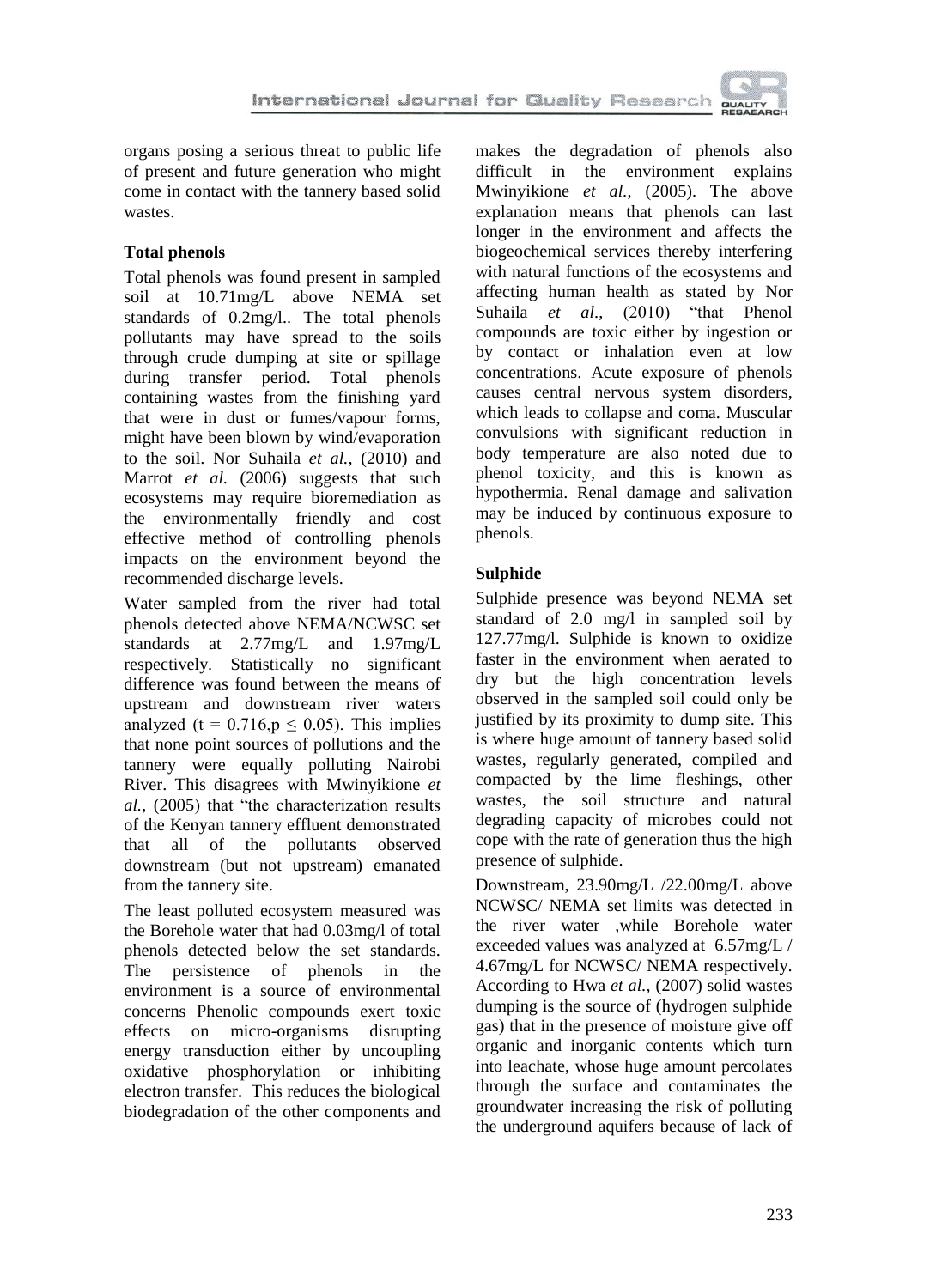

provision for their removal or treatment. In this study borehole water was next to the composite dump site therefore leachates from the lime fleshings containing sulphide pollutants may have seeped laterally into the water aquifer underground and horizontally into the river by either run off or percolation and contaminated them. The primary biochemical effects arising from hydrogen sulphide exposure are inhibition of the cytochrome oxidase and other oxidative enzymes resulting in cellular hypoxia or anoxia according to Mwinyikione, (2010).

Prolonged exposure to (250-500mgl-) result in olfactory paralysis, severe lung and eye irritation, pulmonary oedema and unconsciousness in human as explained by Mwinyikione, *et.al*., (2005). Clinical effects are consistent with organic brain disease resulting from anoxia and thus may persist for several years after the initial exposure states Mwinyikione, (2010). Hydrogen sulfide formed due to the presence of sulfide in the effluent and chromium is highly toxic to many forms of life. Some workers died in Karachi in 1980 while clearing monsoon ditches filled with tannery sludge reports Shahrukh *et al.* (1999). In Kenya it was reported by the senior leather development officer at Kabete that 4 workers died at Athi River town while trying to clear a blocked tannery ditch

High concentration levels detected in river upstream was 25.23mg/L / 23.33mg/L above NCWSC/NEMA set standards of 1.0/ 2.0 mg/l respectively suggesting the origin to be from other sources of pollution upstream, but as the water flowed downstream it underwent the dilution effect and decreased in concentration, implying that health of people downstream might not be in danger but analysis may be required in future to ascertain the extent of dilution process.

### **Sodium chloride**

It was established in this study that salt was one of the solid wastes generated and dumped at site. This was suspected to be increasing salt content in groundwater, surface water and even the soil making it become a serious environmental issue. Sodium chloride pollution of the environment was found too high beyond the NEMA set standard of 250 mg/l in soil near dump site by 359.93 mg/L. This concurred with Ozgunay *et al.,* (2007) findings that high salt in solid wastes increases salt in the soil at storage site.

In borehole water the values exceeded by 279.73mg/L for NCWSC (threshold limit is 50mg/l) and 104.73mg/L NEMA standard. Buljan *et al*. (2011) explains that increased salt content in groundwater, especially in areas of high industrial density, is now becoming a serious environmental hazard. When flushed from the soil by rain, chlorides re-entered the eco-system and ultimately ended up in the groundwater.

In Nairobi River, upstream concentration levels of sodium chloride exceeded NCWSC set limits by 206.11mg/l and NEMA standards by 31.11mg/l. Downstream water was 242.48mg/l higher for NCWSC threshold and 67.48mg/l for NEMA standards. Huq (1996) recorded similar results whereby tannery effluents heavily polluted river Buriganga water with high chloride content. High sodium chloride concentration can affect aquatic plants and invertebrates as noted by Mwinyikione *et al*., (2005) EPA has set a secondary maximum contaminant level (SMCL) for sodium of 250 mg/L based on organoleptic issues, i.e., it compromises the taste of the water but drinking water requires salts below 250mg/l, therefore the groundwater in this study had a higher concentration values than the set limit while the surface water was below the drinking water set limits.

EPA now requires monitoring and has set a drinking water limit of 20 mg/L for sodium above which public water systems must report the concentration to local health authorities, making it an environmental threat to human life as noted by Siegel, (2007). Excess sodium has been linked to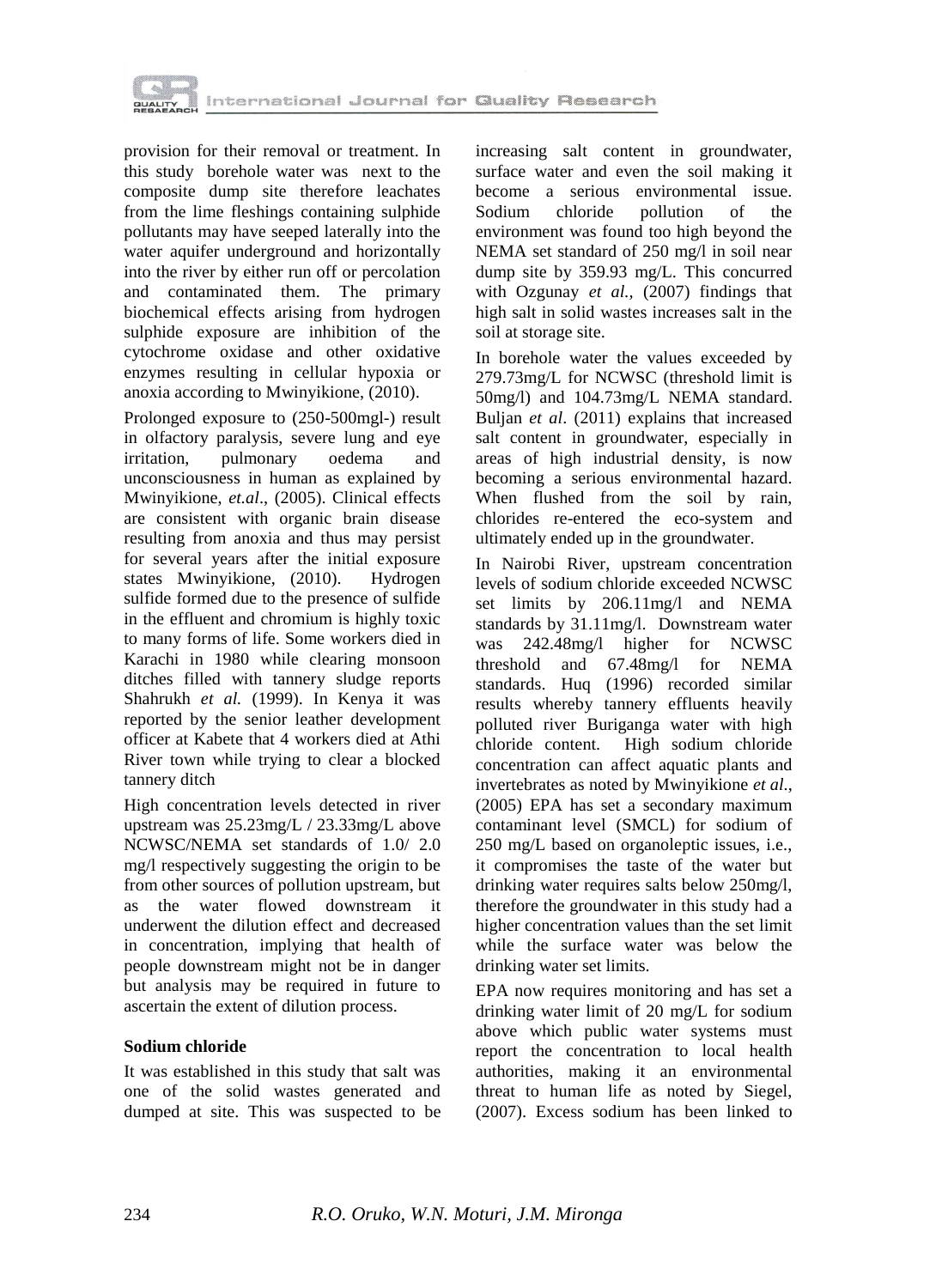

hypertension, which is high blood pressure identified as greater than 140/90 that has driven EPA's limit. This condition is of concern because, if left untreated it can lead to cardiac disease, renal disease, hardening of the arteries, eye damage and stroke. Approximately 25% of the adult US population has hypertension as explained by Siegel, (2007). Fisher and Pearce, (2009), put it that there is a need to consider low salt in the preservation of green skins and recycling of lime liquors to reduce the amount disposed into the environment.

The above findings compares well with previous Environmental Audits by the company for 2012/13, 2010/11, 2008/9 submitted to NEMA and NCWSC analysis report of 2009. The reports found the discharges above the recommended levels. Shahrukh *et al.*, (1999) states that "lack of effective implementation of legislative control have further aggravated the pollution problem caused by the tanning industry in the South Asian region including Pakistan".

Mainuddin (2003) states further that, because of the acknowledged hazards of leather production, the process are being discontinued in most European countries and the U.S.A and operations are moving overseas. As a result, the health of people in other parts of the world is now threatened by the tanning industry as leather industry is considered more harmful to the environment than the textile, medicine, fertilizer and paper industries states Hayes, (1997). As is the case with all industries, the poorest are the worst affected by the pollution. First, for generations, leather related jobs are done by the lower castes. Second, the competition for such jobs is so intense that the manufacturers don't have to improve the dangerous working conditions. Third, the emissions affect those living around industrial sites in low value land that have the least political power explains Shahrukh *et al*., (1999). The same could be happening in Nairobi, if the management in Asili is not effective and solid wastes are allowed to contaminate the environment within and without Asili.

# **5. Conclusion**

The study concluded that; -The Sodium chloride and Total phenols pollutants were found common in all the tanning stages with high concentrations levels detected in beam house at 82000ppm and 620ppm respectively while Chromium was detected in tan yard, crust and finishing yard where concentration level was high as 33000ppm. Lastly sulphide was restricted to beam house stage with high concentration level detected at 17000 ppm after treatment along the tanning processes. The waters sampled after treatment of solid wastes within Asili tanneries limited for selected pollutants had sodium chloride detected at levels of 317.48ppm above NEMA/NCSWC thresholds. From the same samples sulphide levels analyzed was 24.00ppm beyond NEMA/NCSWC set limits. Total phenols presence in the water was detected at 3.97ppm above the required limits of NEMA/NCSWC. Lastly chromium registered Nil in the waters sampled. The soils sampled after treatment of solid wastes within Asili tanneries limited for selected pollutant found chromium levels at 2633.38ppm above NEMA/NCSWC set limits. The same sample had sodium chloride detected at 609.93ppm above NEMA/NCSWC threshold. Sulphide presence in the soil was found at 129.77ppm above NEMA/NCSWC set limits. Lastly total phenol registered a value of 10.91ppm above the NEMA/NCSWC standards. This is an indication that tannery based solid wastes from Asili tannery that contained hazardous chemicals may end in the ecosystems where they are likely to limit the biodegradation processes and reduce the quality of those life supporting systems.

**Acknowledgment:** The author acknowledges the assistance and cooperation the management and staffs of Asili Tanneries limited for allowing me to carry out the study in their premises, John O. Odiaga of Livestock Ministry kisumu, George Momanyi and Joseph Kamau of KIRDI for their support.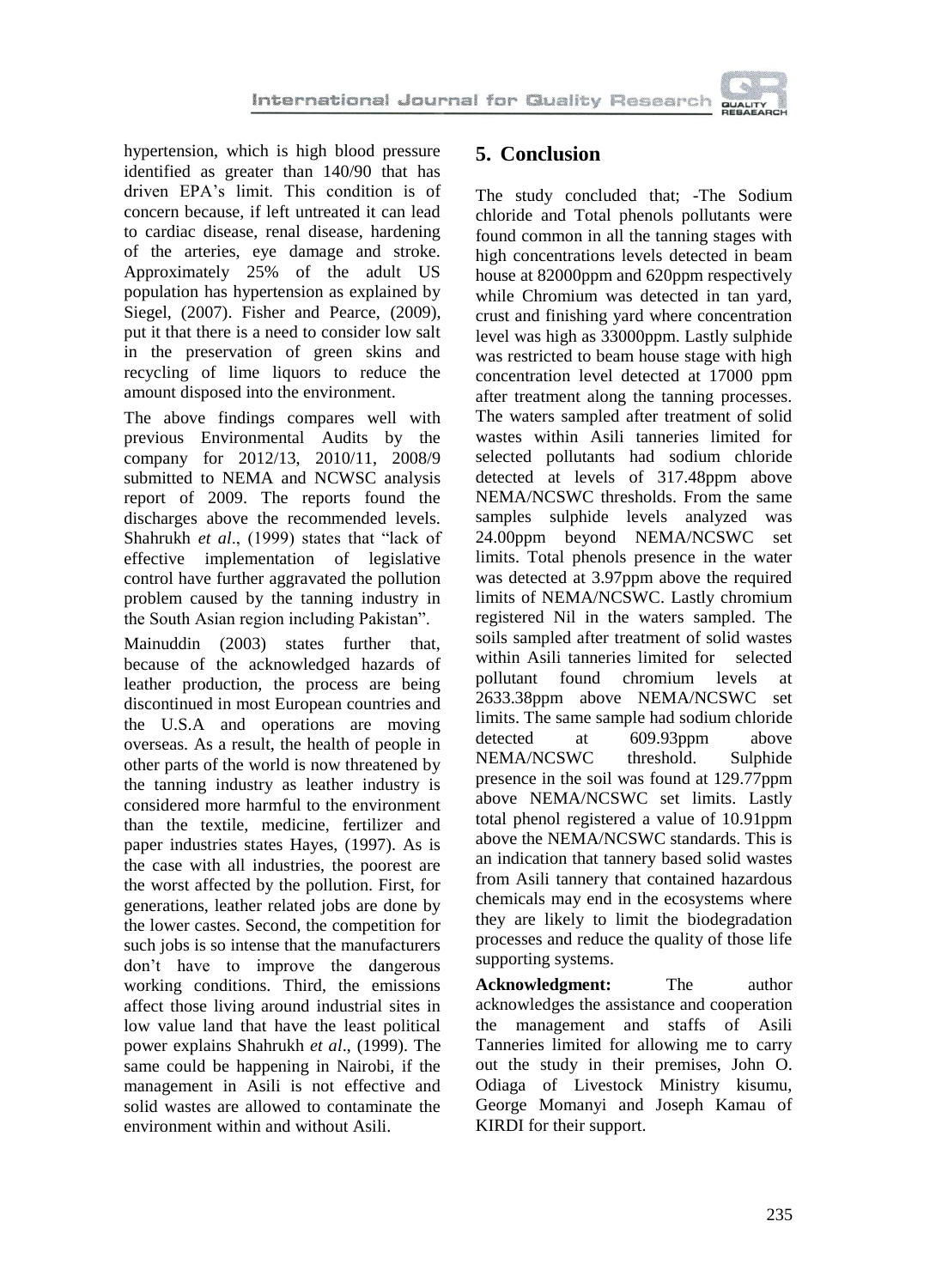

### **References:**

- Andrew Mc Cartor J.D., & Dan, B.A. (2010). Top Six Toxic Threats. *Blacksmith institute*, (646), 74200200: 39-44.
- Asili Tanneries Limited (2011). *Management annual Report for the year 2010.* Nairobi Kenya.
- Bosnic , M., Buljan, J., & Daniels, R.P. (2009). *Pollutants in tannery effluents, Definitions and environmental impact, limits for discharge into water bodies and sewers.* UNIDO Regional Programme for Pollution Control in the Tanning Industry in South-East Asia. US/RAS/92/120. 1-14.
- Buljan, J., Kral, I.G., Clonfero, M.B., & Schmel, F. (2011). *Introduction to treatment of tannery effluent*. UNIDO Vienna International centre .P.O. Box 300, 1400, Vienna Austria. Retrieved from: http/.www.unido.org
- Environmental Management and Coordination Act (EMCA) (2006). *Waste Management Regulations*, Kenya gazette supplement number *69.*
- Fisher, H., & Pearce, D. (2009). *Salinity Reduction in Tannery Effluents In India And Australia.* ACIAR Impact Assessment Series Report No. 61:53 pp.
- Hayes, R.B. (1997). *The Carcinogenicity of Metals in Humans*. *Cancer Causes and Control*. www.peta.org/issues/animals used for clothing/wool.
- Huq, I.S.M. (1996). Critical environmental issues relating to tanning industries in Bangladesh. *Department of Soil Science, University of Dhaka, Dhaka 1000, Bangladesh Geography journal*, 13, 8-9
- Hwa,T.J., & Bhuiya, A.G.M.J. (2007). *Report of the APO survey on solid waste management 2004-2005*. Asian Productivity Organization. Retrieved from: www.apo-tokyo.org.
- Kanagaraj, J., Velappan, K.C., Chandra, B.N.K., & Sadulla, S. (2010). Solid Waste Generation in the Leather Industry and Utilization for Cleaner Environment. *Scientific and industrial Resources*, *65*, 541-548.
- Karim, M., Mansheven, S., Islam, M.G., Ibarra, J.M., Diels, L., & Rahman, M. (2013). Assessment of an urban contaminated site from tannery industries in Dhaka city, Bangladesh. *I. Hazard Toxic Radioact waste*, *17*(1), 52-61.
- Khandaker, M., & Islam Sharif, M. (2003). *Country Case Study on Environmental Requirements for Leather and Footwear Export from Bangladesh.* Bangladesh centre for advance studies.
- Kolomaznik, K., Adamek, M., Andel, I., & Uhlirova, M. (2008). Leather Waste-Potential Threat to Human Health and a New Technology of Its Treatment, *Hazardous Material (Elevier)*, *160*, 514-520.
- Marrot, B., Barrios, A., Martinez, M.P., & Roche, N. (2006). Biodegradation of High Phenol Concentration by Activated Sludge in an Immersed Membrane Bioreactor. *Biochemical Engineering 30*, 174-183.
- Mwinyikione, M. (2010). *Ecological Diagnosis in the Tanning Industry*. Retrieved from: http://www.springer.com/978-1-4419-6265-2,
- Mwinyikione, M., Norval, J.C.S., Meharg, A., & Kiiham, K. (2005). Ecological Risk Assessment of the Kenyan Tanning Industry. *JALCA, 100*, 380-388.
- Mwiyikione, M., Meharg, A., Dawson, J., Norval, J.C.S., & Killham, K. (2005). An Ecotoxicological Approach To Assessing The Impact of Tanning Industry Effluent on River Health. *Environmental contamination toxicology*, 50, 316-324.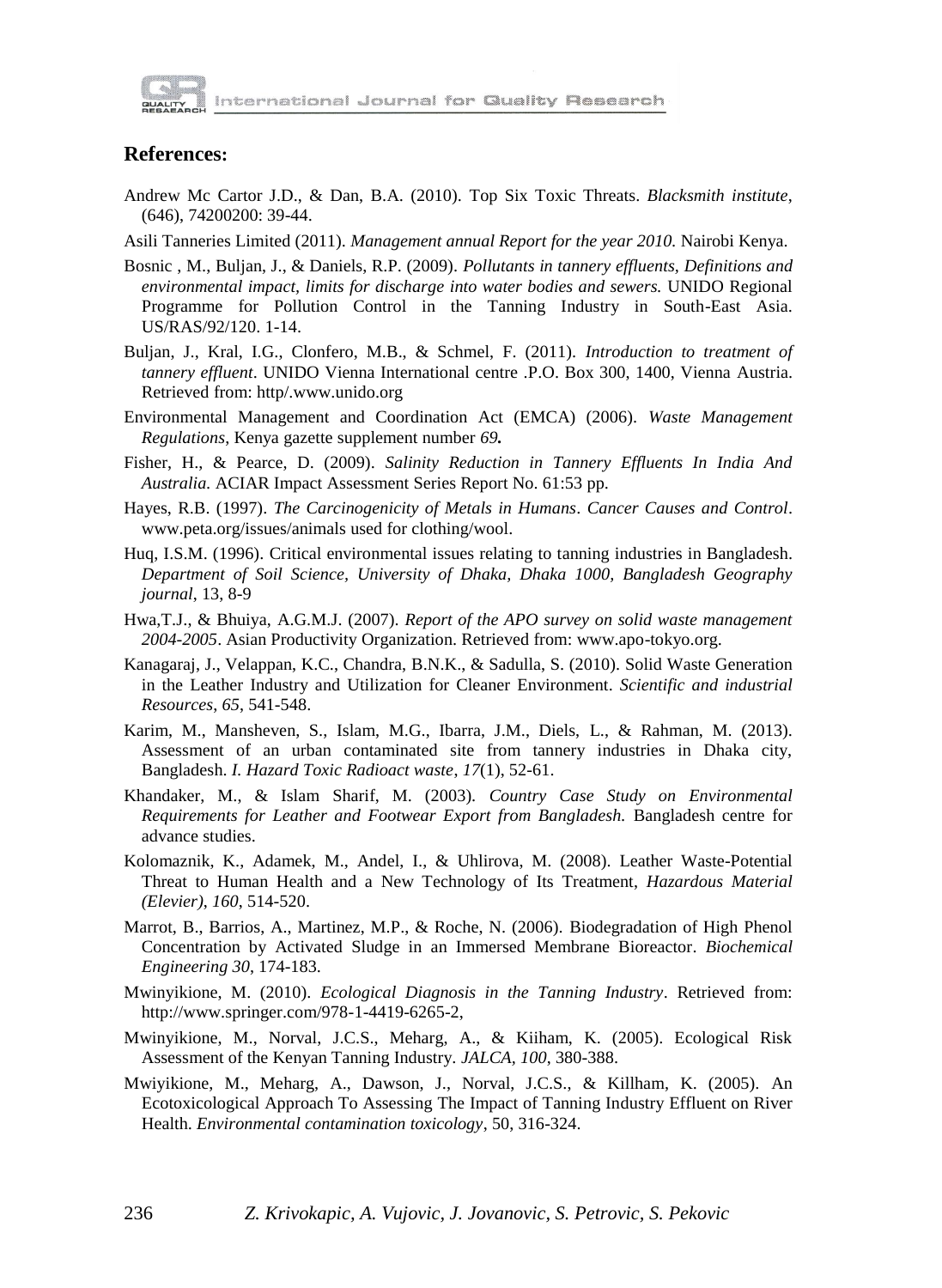

- Nor Suhaila, Y., Ariff, A., Rosfarizan, M., Abdul, I., Ahmad, S.A., Norazah, M.N., & Shukor, M.Y.A. (2010). *Optimization of Parameters for Phenol Degradation by Rhodococcus UKM-P in Shake Flask Culture*. Proceedings of the World Congress on Engineering, London, I WCE**,** June 30 - July 2.
- Ozgunay, H., Colak, S., Mutlu, M.M., & Akyuz, F. (2007). Characterization of Leather Industry Wastes. *Environmental Studies*, *16*(6) 867-873.
- Page, C. (2005). Understanding Clean Technology, *Leather international magazine*. *207*(4753), 17-23.
- Shahrukh, R.K., Mahmood, A.K., Abdul, M.K., Haider, G., & Islamabad, S.K. (1999). *Environmental Impacts and Mitigation Costs Associated with Cloth and Leather Exports from Pakistan.* IISD/IUCN/IDRC Project on Building Capacity for Trade and Sustainable Development in Developing Countries. 13-23.
- Sharphouse, J.H. (1971). *Leather technician handbook*. Leather producers association publishers London. 3-266.
- Siegel, L. (2007). *Hazard Identification for Human and Ecological Effects of Sodium Chloride*. Road Salt State of New Hampshire Department of Environmental Services Water Division Watershed Management Bureau. 6
- Winters, D. (1979). *The Kenyan leather industry its environmental impact and measures to mitigate such environmental degradation*. Ministry of water commissioned research*.*

#### **Richard O. Oruko**

Egerton university Faculty of Environment and Resource Development, Department of Environment Science Kenya [richardoruko@gmail.com](mailto:richardoruko@gmail.com)

**Wilkister N. Moturi** Egerton university Faculty of Environment and Resource Development, Department of Environment Science Kenya [moturi33@yahoo.com](mailto:moturi33@yahoo.com)

#### **John M. Mironga**

Egerton university Faculty of Environment and Resource Development, Department of Environment Science Kenya [mmironga@yahoo.com](mailto:mmironga@yahoo.com)